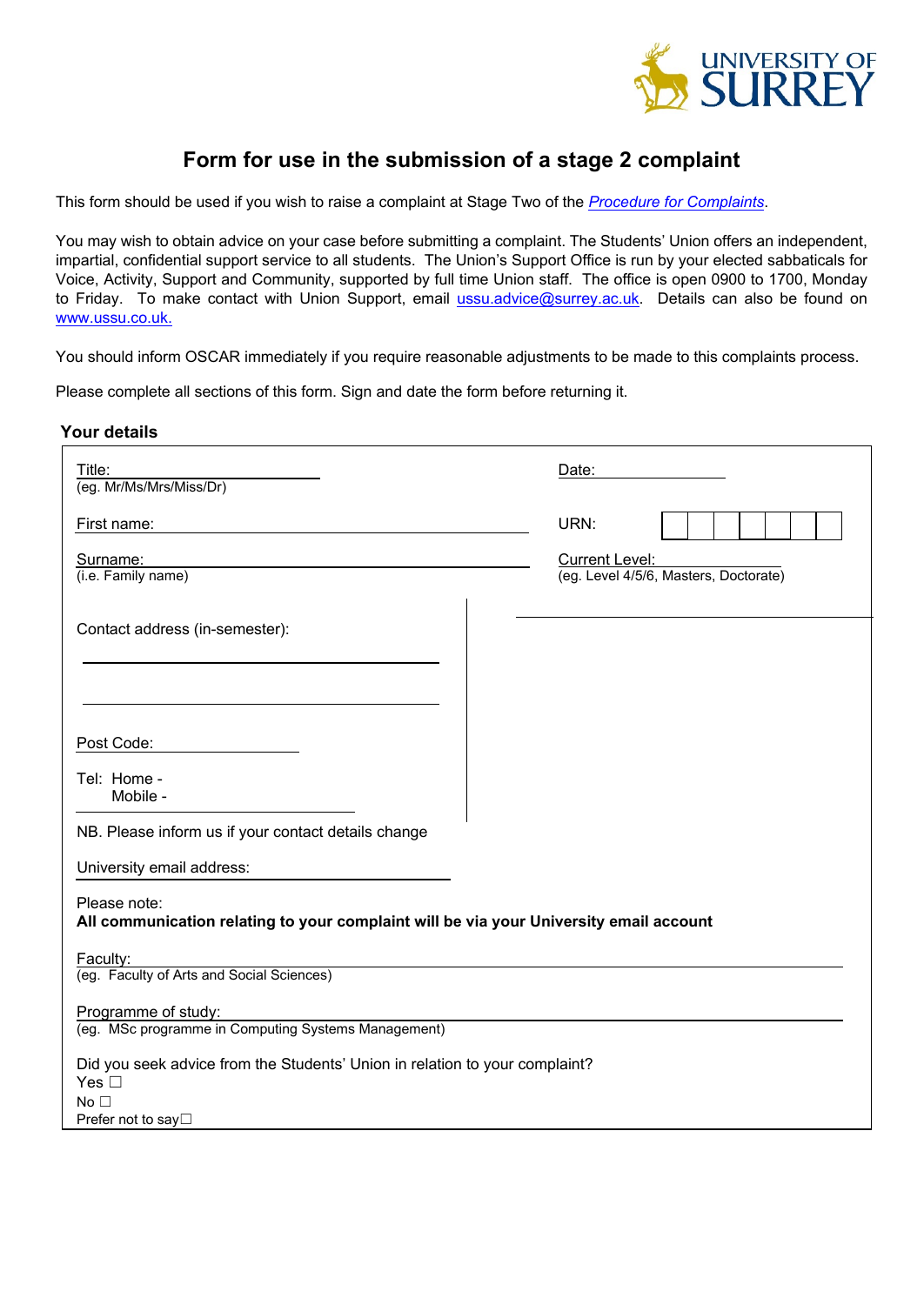## **Summary of your complaint or grievance**

*Use this box to provide a summary of the main focus of your complaint.* 

# **Why your complaint was not able to be resolved at Stage One of the procedure**

Please explain why they you have not been able to resolve your complaint at Stage One of the complaints procedure, or why the outcome of Stage One is not acceptable. If you have not sought early resolution for your complaint at Stage One then you must do so before submitting a formal complaint at Stage Two.

### **Case for your complaint or grievance**

On a separate sheet, please set out the main points of your complaint or grievance, including information on who you have already raised your complaint with at Stage One of the procedure, within your Faculty or the University. Append hard copies of the supporting evidence to be considered in the assessment of your case. Please include details of:

- the poor service that is the focus of the complaint
- how often the poor service has been experienced (with dates and times)
- the effect of the poor service on the student
- the nature and number of their attempts to bring their complaint to the attention of the service provider
- why the outcome of Stage One, or local procedures for student at AIs, is not acceptable

This form is also available for download from the University internet pages at: <http://www.surrey.ac.uk/oscar>

Please note that the University reserves the right to contact the authors of any evidence in order to verify authenticity. If the evidence can be shown to have been dishonestly acquired or is in itself dishonest the complaint may be dismissed and the matter submitted to the disciplinary process (if appropriate). Please contact [oscar@surrey.ac.uk](mailto:oscar@surrey.ac.uk) if you have any concerns in relation to these checks.

### **Outcome of your complaint or grievance**

*Please indicate below what remedy you are seeking to address your complaint (see section 32 of the [Procedure for](http://www.surrey.ac.uk/oscar)  [Complaints\)](http://www.surrey.ac.uk/oscar).*